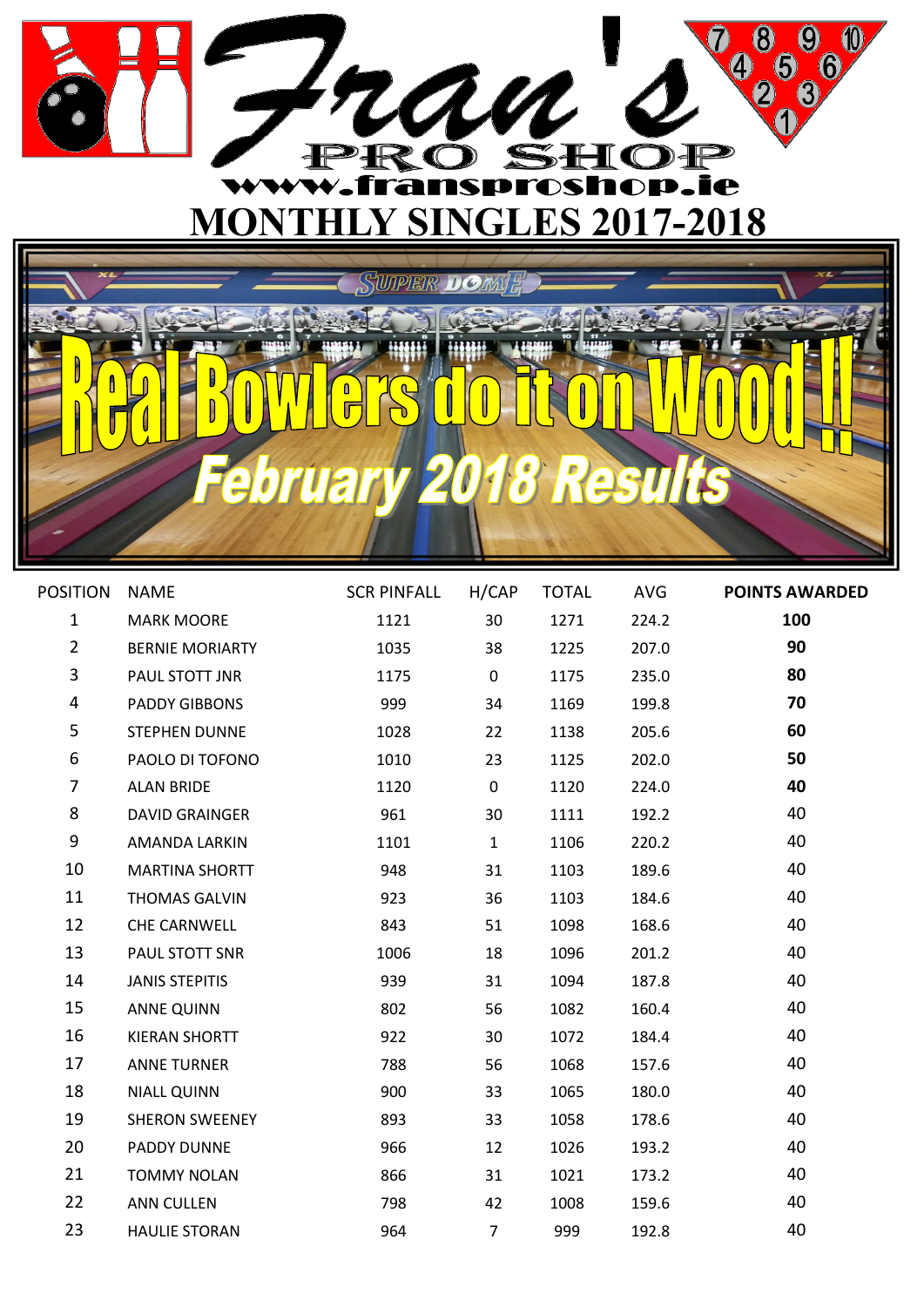

| <b>ROUND 1</b>                           |                                    |  |     |                 |  |  |  |  |
|------------------------------------------|------------------------------------|--|-----|-----------------|--|--|--|--|
| <b>Bernie Moriarty vs Paul Stott Snr</b> |                                    |  |     |                 |  |  |  |  |
| <b>220</b><br>233<br>WINNER !!           |                                    |  |     |                 |  |  |  |  |
|                                          | <b>Paddy Gibbons vs Mark Moore</b> |  |     |                 |  |  |  |  |
|                                          | 222                                |  | 238 | <b>WINNER!!</b> |  |  |  |  |
|                                          |                                    |  |     |                 |  |  |  |  |



1st : Paul Stott Snr 2nd : Mark Moore 3rd : Paddy Gibbons 4th : Bernie Moriarty

**Congratulations to all prize winners !!**